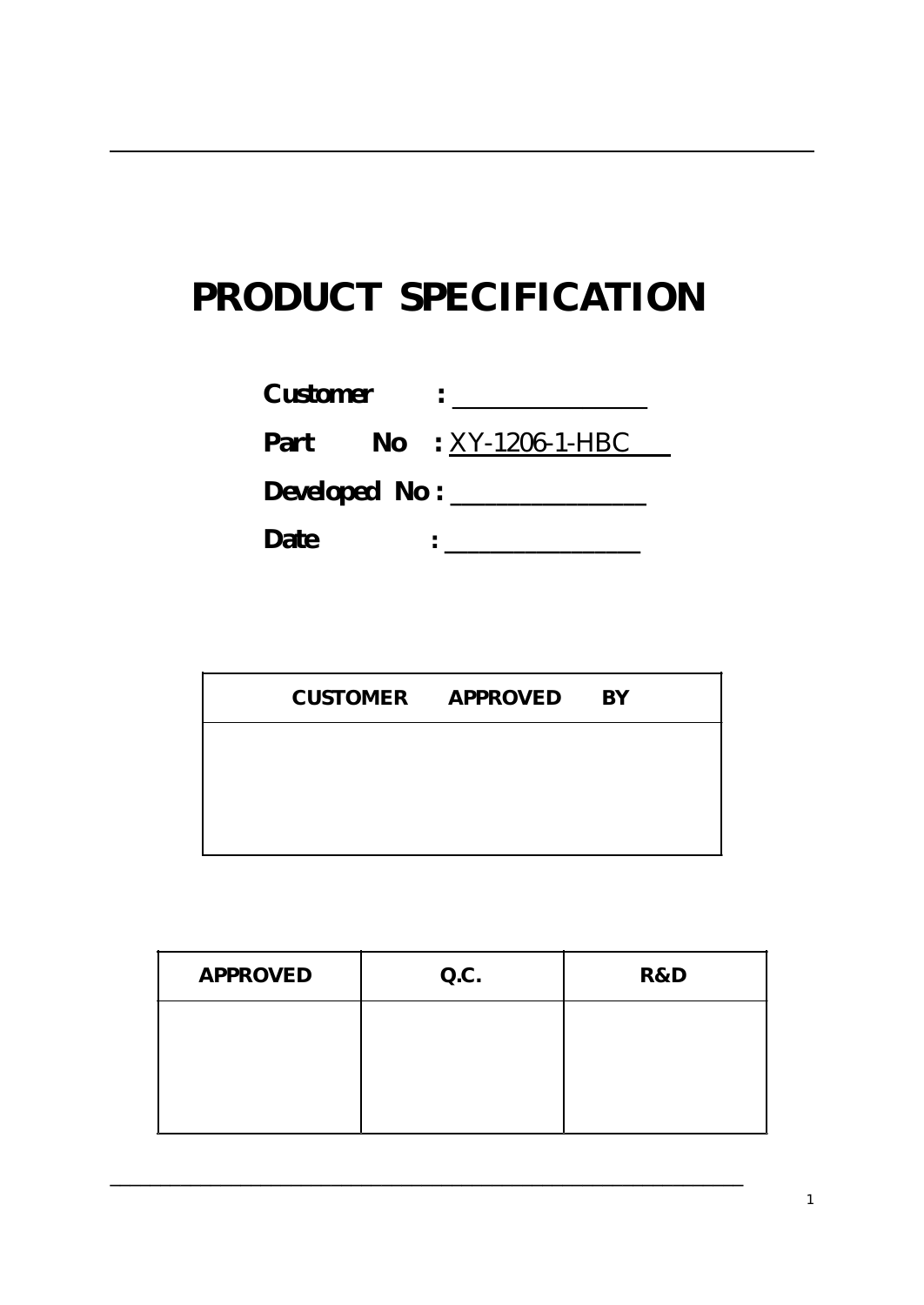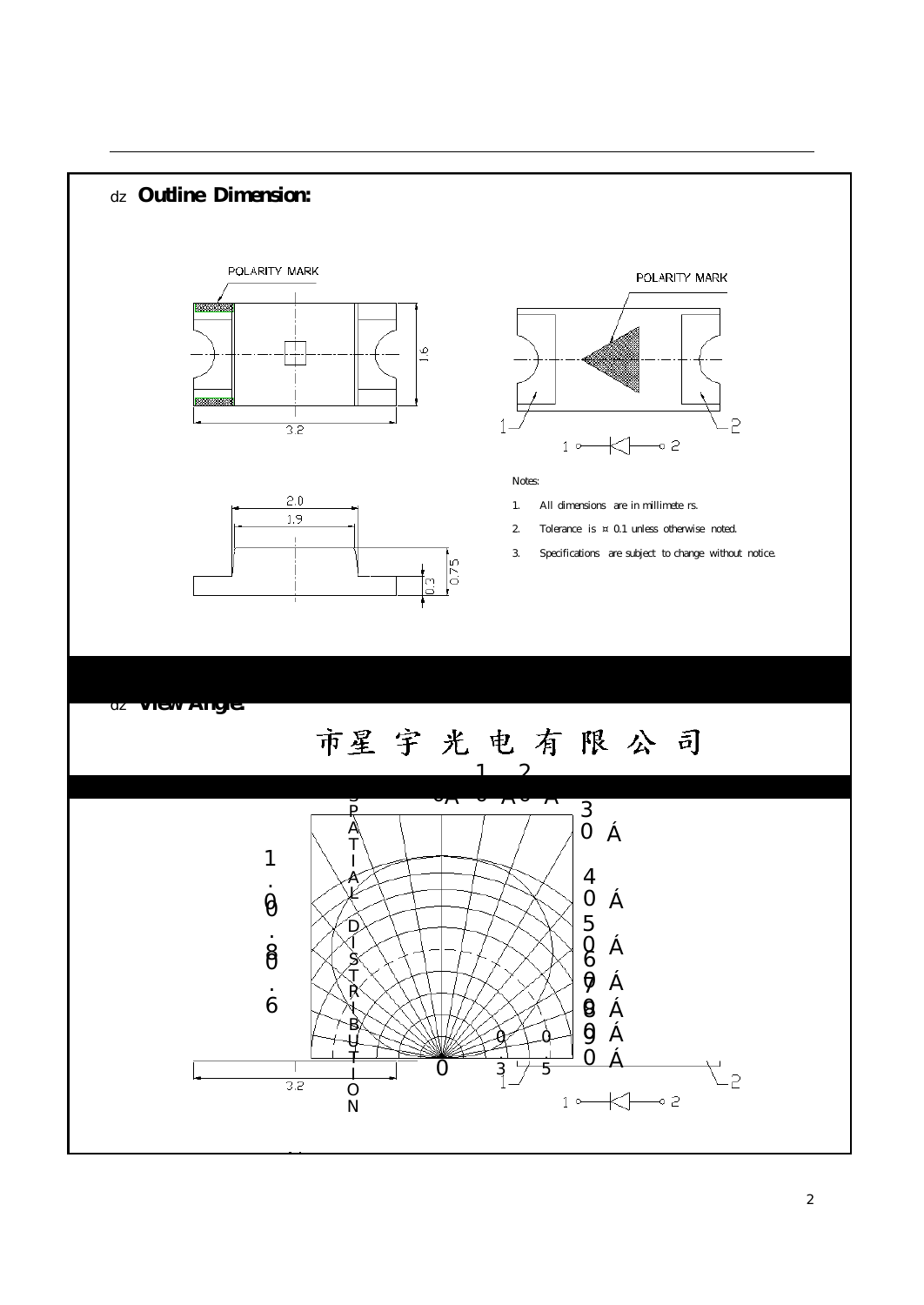| Items               | Symbol          | Condition    | Min        | Typ | Max | Unit    |
|---------------------|-----------------|--------------|------------|-----|-----|---------|
| Forward Voltage     | VF              | $I_F = 20mA$ | 3.0        | 3.1 | 3.2 | V       |
| Reverse Current     | IR              | $VR = 5V$    |            |     | 5   | $\mu$ A |
| Dominant Wavelength | d               | $I_F = 20mA$ | 465        |     | 470 | nm      |
| Luminous Intensity  | Iv              | $I_F = 20mA$ | <b>200</b> |     | 250 | mcd     |
| View Angle          | $2 \frac{1}{2}$ | $I_F = 20mA$ | ---        | 120 |     | Deg     |

### **Typical Electrical & Optical Characteristics(Ta=25 °)**

#### **Absolute Maximum Ratings (Ta = 25 )**

| Items                 | Symbol         | Absolute maximum Rating | Unit |
|-----------------------|----------------|-------------------------|------|
| Power<br>Dissipation  | $P_D$          | 120                     | mW   |
| Forward Current(DC)   | $\mathbf{I}$ F | 30                      | mA   |
| Peak Forward Current  | $I_{\rm FP}$   | 120                     | mA   |
| Reverse Voltage       | $V_{R}$        | 5                       | V    |
| Operation Temperature | Topr           | 85<br>40                |      |
| Storage Temperature   | <b>Tstg</b>    | 85<br>40                |      |

Note :1/10 Duty Cycle 0.1 ms Pulse Width.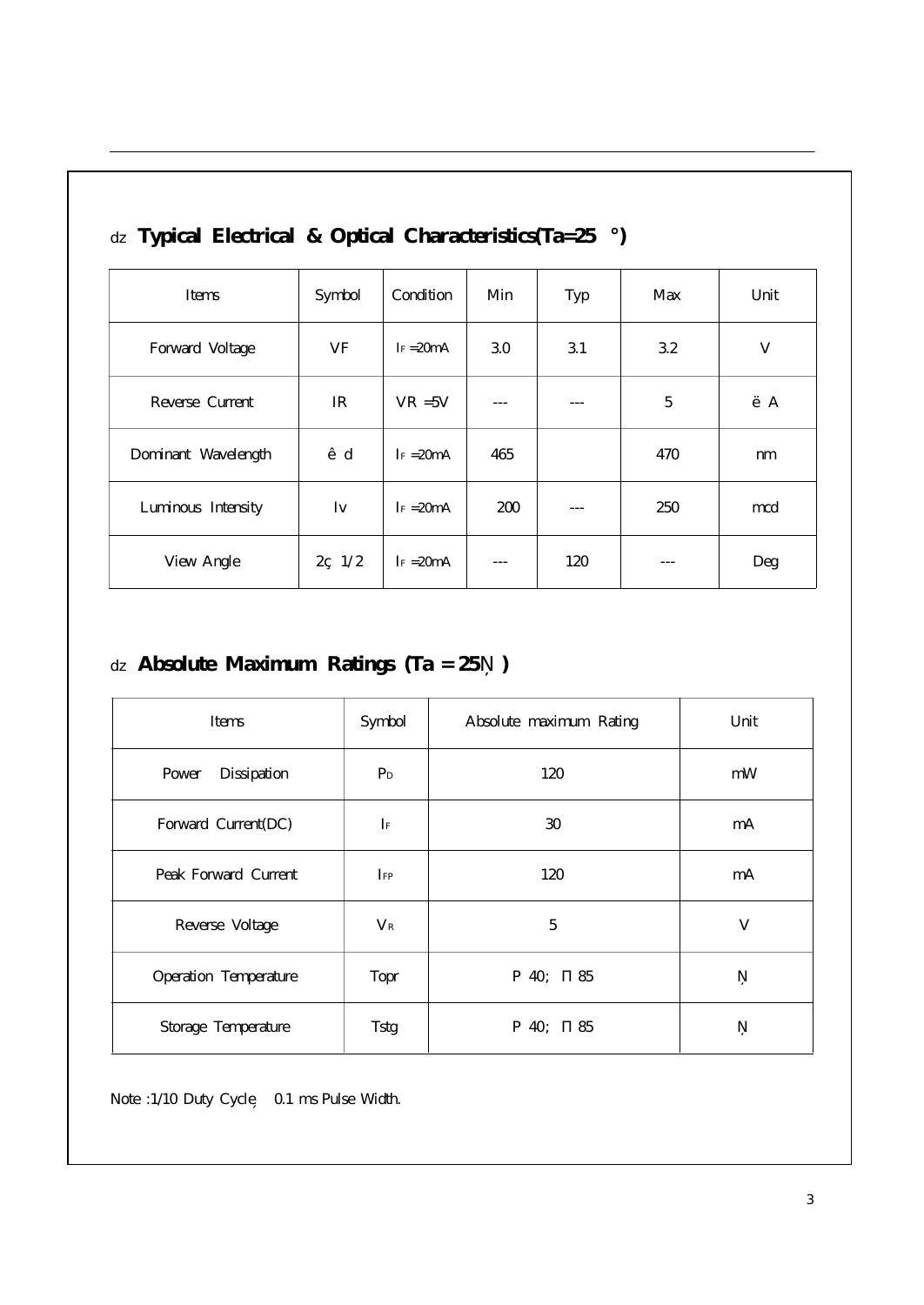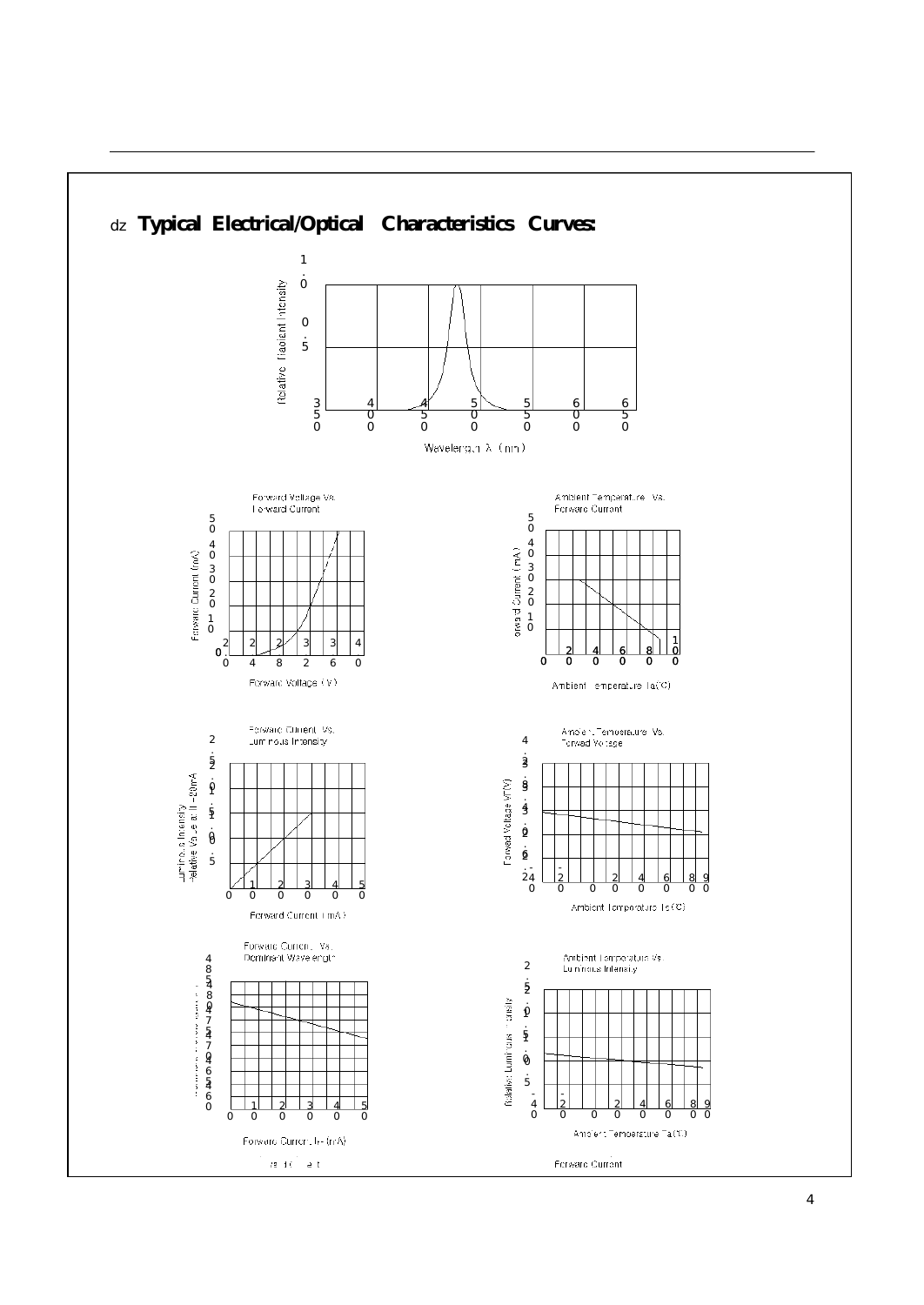| Classification      | <b>Reliability Test:</b><br>Test Item | <b>Test Conditions</b>                                                                | Duration      | Units        | Number of       |
|---------------------|---------------------------------------|---------------------------------------------------------------------------------------|---------------|--------------|-----------------|
| Life Test           | Operating Life Test                   | Ta =25 $\pm$ 5,<br>$RH=55 \pm 20\% RH$ ,<br>$IF = 30mA$                               | 1000hrs       | Tested<br>22 | Damaged<br>0/22 |
| Environment<br>Test | High Temperature Storage              | $Ta = 100 + 10$                                                                       | 1000hrs       | 22           | 0/22            |
|                     | Low Temperature Storage               | $+3$<br>$Ta = 40$                                                                     | 1000hrs       | 22           | 0/22            |
|                     | Temp &Humidity Storage                | $+5$<br>Ta $=85$<br>$RH = 85 \frac{+5}{-10} \% RH$                                    | 1000hrs       | 22           | 0/22            |
|                     | Thermal Shock Test                    | $+5$<br>Ta= $40$<br>$\mathbf{R}$<br>$+3$<br>100<br>$-5$<br>$T = 5min - 5min$          | 100<br>Cycles | 22           | 0/22            |
|                     | Temperature Cycling Test              | Ta= $40^{+3}_{-5}$<br>25<br>$100^{+5}_{-3}$<br>25<br>$T = 30$ min-5min-30min-<br>5min | 10Cycles      | 22           | 0/22            |